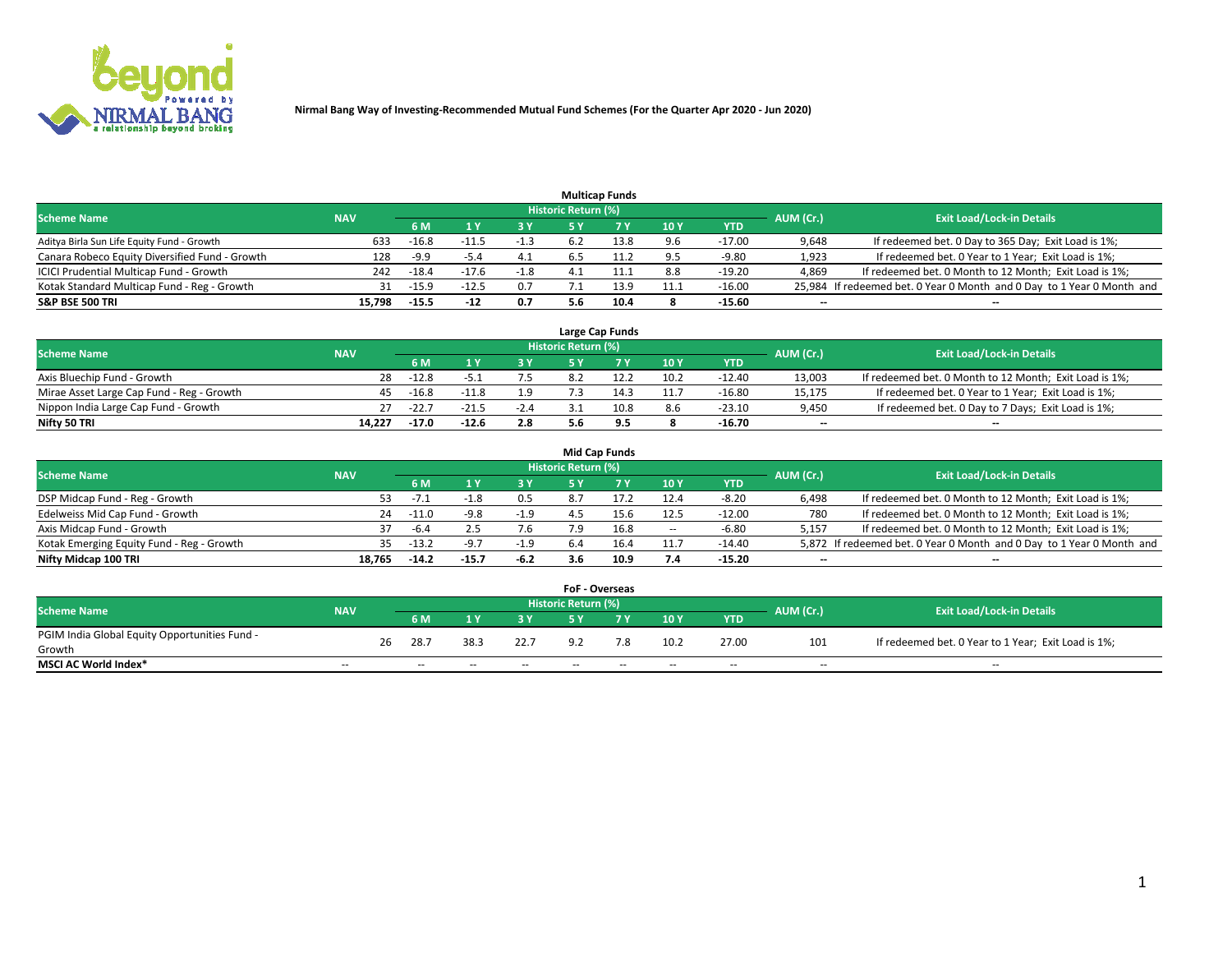

|                                                  |            |                                  |         |        | Large & Midcap |      |            |       |                                                      |
|--------------------------------------------------|------------|----------------------------------|---------|--------|----------------|------|------------|-------|------------------------------------------------------|
| <b>Scheme Name</b>                               | AUM (Cr.)  | <b>Exit Load/Lock-in Details</b> |         |        |                |      |            |       |                                                      |
|                                                  | <b>NAV</b> | 6 M                              |         | 3Y     | <b>7 V</b>     | 10Y  | <b>YTD</b> |       |                                                      |
| Canara Robeco Emerging Equities - Growth         | 86.        | $-10.7$                          |         | 0.2    | 19.9           | 15.4 | $-11.00$   | 4,790 | If redeemed bet. 0 Year to 1 Year; Exit Load is 1%;  |
| Invesco India Growth Opportunities Fund - Growth | 31         | $-14.3$                          | -8.3    | 2.8    |                | 10.1 | $-14.60$   | 2,285 | If redeemed bet. 0 Year to 1 Year; Exit Load is 1%;  |
| Sundaram Large and Mid Cap Fund - Reg - Growth   | 30         | $-19.4$                          | $-14.1$ | 0.2    |                | 8.3  | $-19.80$   | 1,025 | If redeemed bet. 0 Day to 365 Days; Exit Load is 1%; |
| Principal Emerging Bluechip Fund - Growth        | 94         | $-11.6$                          |         | $-0.6$ | 16.8           | 12.2 | $-12.50$   | 1,783 | If redeemed bet. 0 Day to 365 Days; Exit Load is 1%; |
| NIFTY Large Midcap 250 TRI                       | 6.351      | $-13.9$                          | $-11.2$ | 0.1    | 12.1           | 9.1  | $-14.40$   | $- -$ | --                                                   |

|                                  |            |         |      |     |                     | <b>Focused Funds</b> |        |          |           |                                                        |
|----------------------------------|------------|---------|------|-----|---------------------|----------------------|--------|----------|-----------|--------------------------------------------------------|
| <b>Scheme Name</b>               | <b>NAV</b> |         |      |     | Historic Return (%) |                      |        |          | AUM (Cr.) | <b>Exit Load/Lock-in Details</b>                       |
|                                  |            | 6 M     |      | 2 V |                     | ע ל                  | 10Y    | YTD      |           |                                                        |
| Axis Focused 25 Fund - Growth    | 26         | $-14.7$ | -6.∠ |     |                     |                      | $\sim$ | $-14.20$ | 9.428     | If redeemed bet. 0 Month to 12 Month; Exit Load is 1%; |
| SBI Focused Equity Fund - Growth | 135        | $-11.3$ |      | ס.כ |                     |                      | 14.1   | $-12.30$ | 8,012     | If redeemed bet. 0 Year to 1 Year; Exit Load is 1%;    |
| <b>S&amp;P BSE 500 TRI</b>       | 15.798     | $-15.5$ | -14  | 0.7 | 5.6                 | 10.4                 |        | $-15.60$ | $- -$     | $\overline{\phantom{a}}$                               |

|                                             |            |         |           |                                  |        | <b>Small Cap Funds</b> |                          |            |       |                                                     |
|---------------------------------------------|------------|---------|-----------|----------------------------------|--------|------------------------|--------------------------|------------|-------|-----------------------------------------------------|
| <b>Scheme Name</b>                          | <b>NAV</b> |         | AUM (Cr.) | <b>Exit Load/Lock-in Details</b> |        |                        |                          |            |       |                                                     |
|                                             |            | 6 M     |           | <b>3 Y</b>                       | ς γ    |                        | 10Y                      | <b>YTD</b> |       |                                                     |
| HDFC Small Cap Fund - Growth                |            | $-18.2$ | $-25.8$   | $-5.8$                           |        | 10.9                   | 8.3                      | $-19.30$   | 6,594 | If redeemed bet. 0 Year to 1 Year; Exit Load is 1%; |
| L&T Emerging Businesses Fund - Reg - Growth |            | $-20.5$ | $-23.8$   | $-9.6$                           |        | $-$                    | $\overline{\phantom{a}}$ | $-21.80$   | 4,187 | If redeemed bet. 0 Year to 1 Year; Exit Load is 1%; |
| SBI Small Cap Fund - Growth                 | 47         | $-10.3$ | $-6.3$    | 2.3                              | כ ס    |                        | 16.1                     | $-11.30$   | 3,374 | If redeemed bet. 0 Year to 1 Year; Exit Load is 1%; |
| Nifty Smallcap 100 TRI                      | 5.549      | $-20.6$ | $-26.2$   | $-14.5$                          | $-2.1$ |                        | 3.4                      | $-22.60$   | --    | $\overline{\phantom{a}}$                            |

| ELSS Schemes (Tax Saving u/s 80-C)           |            |                                  |         |     |     |      |        |            |        |                          |  |  |  |
|----------------------------------------------|------------|----------------------------------|---------|-----|-----|------|--------|------------|--------|--------------------------|--|--|--|
| <b>Scheme Name</b>                           | AUM (Cr.)  | <b>Exit Load/Lock-in Details</b> |         |     |     |      |        |            |        |                          |  |  |  |
|                                              | <b>NAV</b> | 6 M                              |         | 3 Y |     |      | 10Y    | <b>YTD</b> |        |                          |  |  |  |
| Aditya Birla Sun Life Tax Relief 96 - Growth | 29         | $-11.3$                          |         | 1.9 | b.b | 14.3 | 9.8    | $-10.70$   | 9,177  | Nil                      |  |  |  |
| Axis Long Term Equity Fund - Growth          | 43         | $-13.5$                          | -5.4    | 4.5 |     | 16.2 | 14.2   | $-13.50$   | 19,127 | Nil                      |  |  |  |
| Canara Robeco Equity Tax Saver Fund - Growth | 61         | $-10.1$                          | $-7.2$  |     | 6.2 |      | 9.8    | $-10.30$   | 929    | Nil                      |  |  |  |
| Invesco India Tax Plan - Growth              | 47         | $-11.7$                          | $-6.8$  |     |     | 13.7 | 11.1   | $-11.80$   | 916    | Nil                      |  |  |  |
| Mirae Asset Tax Saver Fund - Reg - Growth    | 16         | $-14.6$                          | -8.4    | 3.4 | --  | $-$  | $\sim$ | $-14.80$   | 3,142  | Nil                      |  |  |  |
| <b>S&amp;P BSE 200 TRI</b>                   | 5.130      | $-15.7$                          | $-11.4$ | 1.7 | 5.8 | 10.4 | 8.2    | $-15.60$   | $- -$  | $\overline{\phantom{a}}$ |  |  |  |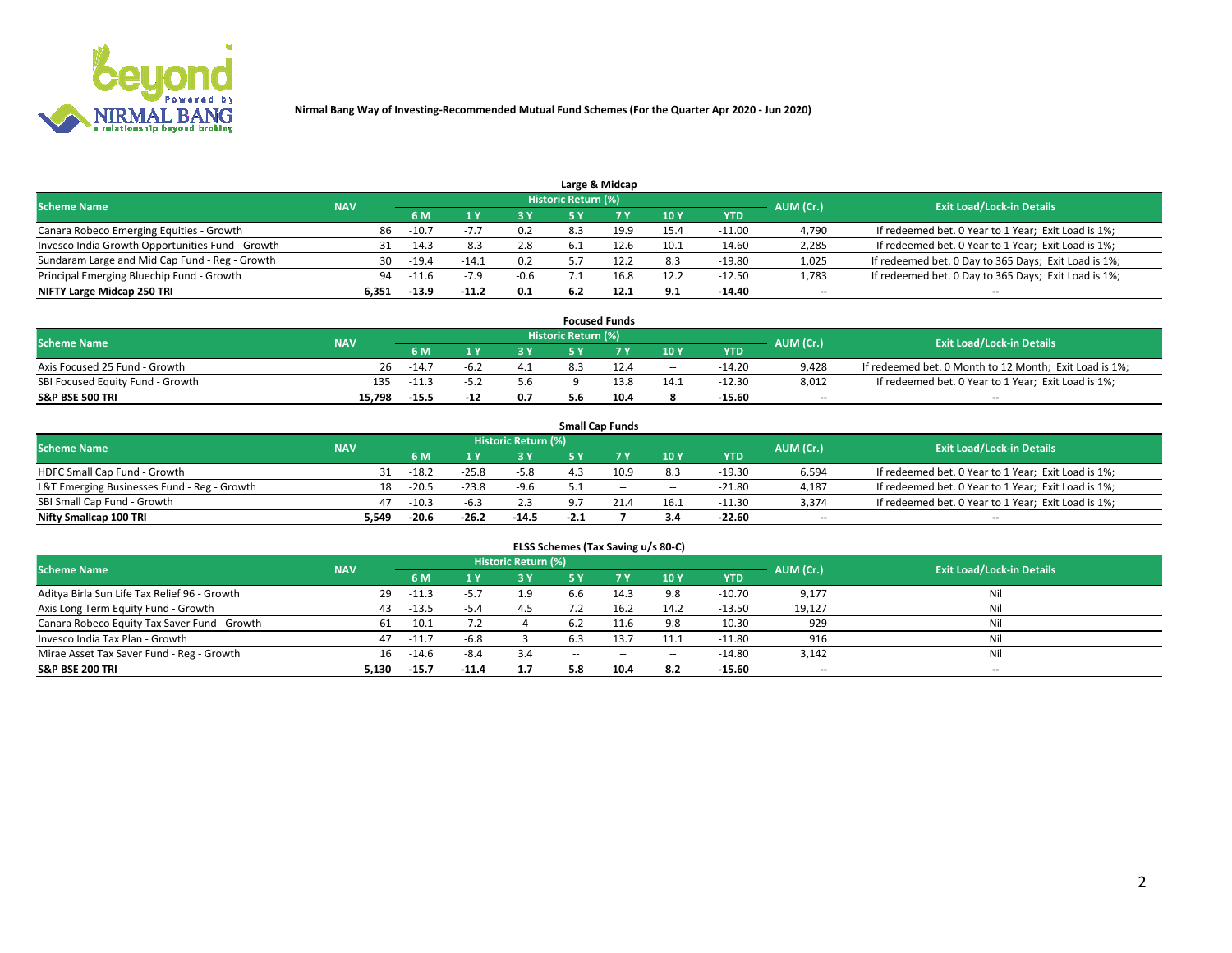

|                                           |            |         |         |                            |     | <b>Contra/Value Fund</b> |     |            |           |                                                                     |
|-------------------------------------------|------------|---------|---------|----------------------------|-----|--------------------------|-----|------------|-----------|---------------------------------------------------------------------|
| <b>Scheme Name</b>                        | <b>NAV</b> |         |         | <b>Historic Return (%)</b> |     |                          |     |            |           | <b>Exit Load/Lock-in Details</b>                                    |
|                                           |            | 6 M     |         | 3 Y                        |     | <b>7 Y</b>               | 10Y | <b>YTD</b> | AUM (Cr.) |                                                                     |
| Kotak India EQ Contra Fund - Reg - Growth | 46         | $-15.9$ | $-12.2$ | 2.8                        |     | 10.5                     | 8.4 | $-16.10$   |           | 709 If redeemed bet. 0 Year 0 Month and 0 Day to 1 Year 0 Month and |
| Invesco India Contra Fund - Growth        | 44         | $-9.5$  | -6.8    |                            | 7.8 | 16                       |     | $-9.70$    | 4.300     | If redeemed bet. 0 Year to 1 Year; Exit Load is 1%;                 |
| UTI Value Opportunities Fund - Growth     | 56         | $-12.9$ |         | 1.3                        |     | 8.8                      | 8.7 | $-13.50$   | 3,750     | If redeemed bet. 0 Year to 1 Year; Exit Load is 1%;                 |
| Nippon India Value Fund - Growth          | 63.        | $-16.1$ |         | $-1.4$                     | 39  | 10.7                     | 8.1 | $-16.50$   | 2,418     | If redeemed bet. 0 Year to 1 Year; Exit Load is 1%;                 |
| <b>S&amp;P BSE 500 TRI</b>                | 15.798     | $-15.5$ | $-12$   | 0.7                        | 5.6 | 10.4                     |     | $-15.60$   | $- -$     | $\overline{\phantom{a}}$                                            |

|                                                        |            |         |         |                     |     | Sector/Thematic |                          |            |                          |                                                               |
|--------------------------------------------------------|------------|---------|---------|---------------------|-----|-----------------|--------------------------|------------|--------------------------|---------------------------------------------------------------|
| <b>Scheme Name</b>                                     | <b>NAV</b> |         |         | Historic Return (%) |     |                 |                          |            | AUM (Cr.)                | <b>Exit Load/Lock-in Details</b>                              |
|                                                        |            | 6 M     |         | 3Y                  | 5 Y | <b>7Y</b>       | 10Y                      | <b>YTD</b> |                          |                                                               |
| Canara Robeco Consumer Trends Fund - Reg -             | 37         | $-12.1$ |         |                     |     | 13.1            |                          | $-12.60$   |                          |                                                               |
| Growth                                                 |            |         | -5      | 3.6                 | 8   |                 | 11.8                     |            | 352                      | If redeemed bet. 0 Year to 1 Year; Exit Load is 1%;           |
| Mirae Asset Great Consumer Fund - Growth               | 31         | $-15.4$ | $-7.9$  | 3.4                 | 7.4 | 13.4            | $\overline{\phantom{a}}$ | $-15.90$   | 867                      | If redeemed bet. 0 Year to 1 Year; Exit Load is 1%;           |
| ICICI Prudential Technology Fund - Growth              | 54         | -6.6    | $-7.8$  | 10.7                | 6.6 | 15.4            | 13.3                     | $-6.40$    | 354                      | If redeemed bet. 0 Day to 15 Day; Exit Load is 1%;            |
| Nippon India Pharma Fund - Growth                      | 190        | 25.3    | 36.5    | 14.2                | 7.7 | 15.2            | 13.8                     | 24.90      | 2,992                    | If redeemed bet. 0 Month and 0 Day to 1 Month and 0 Day; Exit |
| BNP Paribas India Consumption Fund - Reg - Growth      |            | -6.6    | 3.6     | $- -$               |     | $\sim$          | $\overline{\phantom{a}}$ | $-7.50$    | 495                      | If redeemed bet. 0 Month to 12 Month; Exit Load is 1%;        |
| ICICI Prudential Banking and Financial Services Fund - | 46         |         |         | $-7.4$              |     |                 | 11.2                     |            |                          |                                                               |
| Retail - Growth                                        |            | $-33.5$ | $-31.2$ |                     |     |                 |                          | $-33.90$   | 2,265                    | If redeemed bet. 0 Day to 15 Day; Exit Load is 1%;            |
| <b>S&amp;P BSE 500 TRI</b>                             | 15.798     | $-15.5$ | $-12$   | 0.7                 | 5.6 | 10.4            |                          | $-15.60$   | $\overline{\phantom{a}}$ | $\overline{\phantom{a}}$                                      |

| <b>Dynamic Asset Allocation Funds</b>                      |            |         |         |                     |     |        |        |            |                          |                                                          |  |  |  |
|------------------------------------------------------------|------------|---------|---------|---------------------|-----|--------|--------|------------|--------------------------|----------------------------------------------------------|--|--|--|
| <b>Scheme Name</b>                                         | <b>NAV</b> |         |         | Historic Return (%) |     |        |        |            | AUM (Cr.)                | <b>Exit Load/Lock-in Details</b>                         |  |  |  |
|                                                            |            | 6 M     |         | 3 Y                 | 5 Y | 7 Y    | 10Y    | <b>YTD</b> |                          |                                                          |  |  |  |
| ICICI Prudential Balanced Advantage Fund - Reg -<br>Growth | 35         | $-8.4$  | $-2.9$  | 3.7                 | 6.5 | 10.8   | 10.5   | $-8.70$    | 24,583                   | If redeemed bet. 0 Year to 1 Year; Exit Load is 1%;      |  |  |  |
| Invesco India Dynamic Equity Fund - Growth                 | 28         | -8.3    | $-5.2$  | 2.1                 | 5.4 | 10.5   | 8.7    | $-8.00$    | 719                      | If redeemed bet. 0 Month to 3 Month; Exit Load is 0.25%; |  |  |  |
| Nippon India Balanced Advantage Fund - Growth              | 86         | -8.2    | $-5.6$  |                     | 5.3 | 10.2   | 8.9    | $-8.30$    | 2,664                    | If redeemed bet. 0 Month to 12 Month; Exit Load is 1%;   |  |  |  |
| HDFC Balanced Advantage Fund - Growth                      | 168        | $-16.3$ | $-17.3$ | $-0.3$              | 5.3 | 9.9    | 7.9    | $-16.80$   | 33.773                   | If redeemed bet. 0 Year to 1 Year; Exit Load is 1%;      |  |  |  |
| SBI Dynamic Asset Allocation Fund - Reg - Growth           | 12         | $-11.2$ | $-6.8$  |                     | 4.7 | $\sim$ | $\sim$ | $-10.70$   | 561                      | If redeemed bet. 0 Month to 12 Month; Exit Load is 1%;   |  |  |  |
| NIFTY 50 Hybrid Composite Debt 65:35 Index                 | 9.759      | $-7.7$  | $-3.1$  | 5.5                 | 7.3 | 9.6    | 8.6    | $-7.60$    | $\overline{\phantom{a}}$ | $\overline{\phantom{a}}$                                 |  |  |  |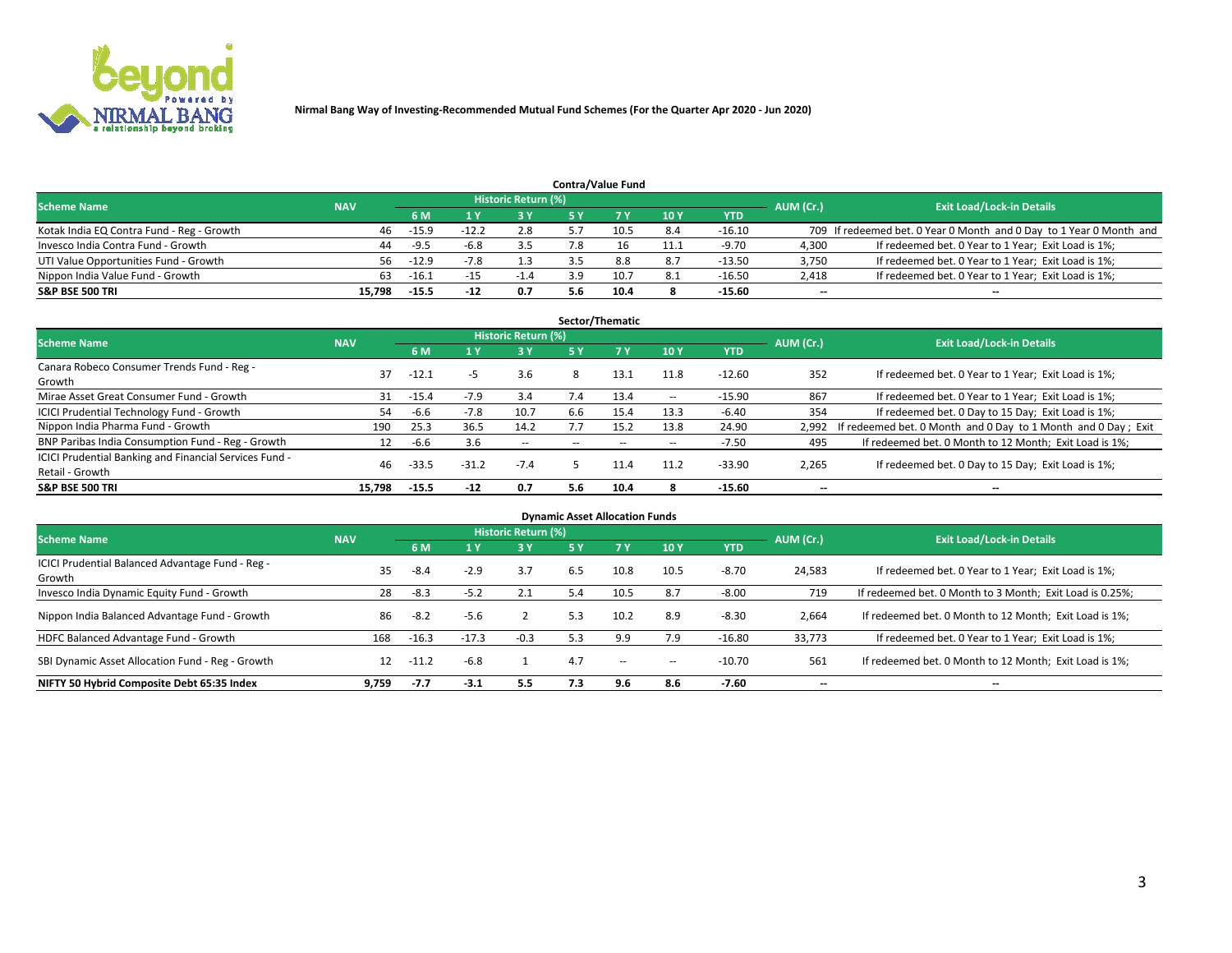

| <b>Hybrid Aggressive</b>                        |            |                                  |        |     |        |      |       |          |        |                                                        |  |  |  |  |
|-------------------------------------------------|------------|----------------------------------|--------|-----|--------|------|-------|----------|--------|--------------------------------------------------------|--|--|--|--|
| <b>Scheme Name</b>                              | AUM (Cr.)  | <b>Exit Load/Lock-in Details</b> |        |     |        |      |       |          |        |                                                        |  |  |  |  |
|                                                 | <b>NAV</b> | 6 M                              |        | 3 Y |        |      | 10Y   | YTD      |        |                                                        |  |  |  |  |
| ICICI Prudential Equity & Debt Fund - Growth    | 121        | $-12.3$                          | $-10$  | 0.9 |        |      | 11.2  | $-13.30$ | 17,423 | If redeemed bet. 0 Year to 1 Year; Exit Load is 1%;    |  |  |  |  |
| Mirae Asset Hybrid - Equity Fund - Reg - Growth | 14         | $-10.4$                          | -5.,   | 3.8 | $\sim$ | $-$  | $- -$ | $-10.60$ | 3,274  | If redeemed bet. 0 Year to 1 Year; Exit Load is 1%;    |  |  |  |  |
| SBI Equity Hybrid Fund - Growth                 | 130        | $-10.2$                          | $-4.8$ | 4.4 | 6.8    |      | 10.3  | $-10.80$ | 28,584 | If redeemed bet. 0 Month to 12 Month; Exit Load is 1%; |  |  |  |  |
| Canara Robeco Equity Hybrid Fund - Growth       | 159        | -5.6                             | $-0$ . | 4.7 |        | 12.8 | 10.8  | $-5.60$  | 2,885  | If redeemed bet. 0 Year to 1 Year; Exit Load is 1%;    |  |  |  |  |
| NIFTY 50 Hybrid Composite Debt 65:35 Index      | 9,759      | -7.7                             | $-3.1$ | 5.5 |        |      | 8.6   | $-7.60$  | $- -$  | $\overline{\phantom{a}}$                               |  |  |  |  |

| <b>Arbitrage Fund</b>                      |            |     |     |     |                            |     |  |     |            |                                  |                                                          |  |  |
|--------------------------------------------|------------|-----|-----|-----|----------------------------|-----|--|-----|------------|----------------------------------|----------------------------------------------------------|--|--|
| <b>Scheme Name</b>                         | <b>NAV</b> |     |     |     | <b>Historic Return (%)</b> |     |  |     | AUM (Cr.)  | <b>Exit Load/Lock-in Details</b> |                                                          |  |  |
|                                            |            |     | 1 M | 3 M | 6 M                        |     |  | '3V | <b>YTD</b> |                                  |                                                          |  |  |
| IDFC Arbitrage Fund - Reg - Growth         |            |     | 2.8 |     | 4.6                        |     |  | 5.9 | 4.80       | 7.978                            | If redeemed bet. 0 Month to 1 Month; Exit Load is 0.25%; |  |  |
| Kotak Equity Arbitrage Fund - Reg - Growth |            | 28  | -35 |     | 5.4                        | .b  |  | 6.1 | 5.60       | 14.663                           | If redeemed bet. 0 Day to 30 Day; Exit Load is 0.25%;    |  |  |
| Nippon India Arbitrage Fund - Growth       |            | 20. |     |     | 5.4                        | 5 h |  | 6.2 | 5.70       | 7.944                            | If redeemed bet. 0 Month to 1 Month; Exit Load is 0.25%; |  |  |

| <b>Equity Saver</b>                      |            |  |                          |    |                     |     |                          |                          |                          |           |                                                                       |  |
|------------------------------------------|------------|--|--------------------------|----|---------------------|-----|--------------------------|--------------------------|--------------------------|-----------|-----------------------------------------------------------------------|--|
| <b>Scheme Name</b>                       | <b>NAV</b> |  |                          |    | Historic Return (%) |     |                          |                          |                          | AUM (Cr.) | <b>Exit Load/Lock-in Details</b>                                      |  |
|                                          |            |  | 6 M                      |    | 3 Y                 |     |                          | 10Y                      | <b>YTD</b>               |           |                                                                       |  |
| Axis Equity Saver Fund - Reg - Growth    |            |  | -5.9                     |    |                     | $-$ | $-$                      | $\sim$                   | $-5.80$                  | 679       | If redeemed bet. 0 Month to 12 Month; Exit Load is 1%;                |  |
| Kotak Equity Savings Fund - Reg - Growth |            |  |                          |    |                     |     | $-$                      | $\sim$                   | $-2.70$                  |           | 1,410 If redeemed bet. 0 Year 0 Month and 0 Day to 1 Year 0 Month and |  |
| CRISIL Hybrid 50+50 - Moderate Index*    | $- -$      |  | $\overline{\phantom{a}}$ | -- | $- -$               | $-$ | $\overline{\phantom{a}}$ | $\overline{\phantom{a}}$ | $\overline{\phantom{a}}$ | $- -$     | $\overline{\phantom{a}}$                                              |  |

| <b>Liquid Funds</b>                 |                          |      |      |                     |      |      |                          |                 |           |                                  |  |  |
|-------------------------------------|--------------------------|------|------|---------------------|------|------|--------------------------|-----------------|-----------|----------------------------------|--|--|
| <b>Scheme Name</b>                  | <b>NAV</b>               |      |      | Historic Return (%) |      |      | <b>YTM</b>               | Avg             | AUM (Cr.) | <b>Exit Load/Lock-in Details</b> |  |  |
|                                     |                          | 1 W  | 2W   | 1 M                 | 3 M  | 1 Y  |                          | <b>Maturity</b> |           |                                  |  |  |
| Axis Liquid Fund - Growth           | 2.217                    | 4.4  |      | 3.9                 |      |      | 3.78                     | 0.13            | 29,605    | *Ref Footnote                    |  |  |
| IDFC Cash Fund - Reg - Growth       | 2,414                    | 4.0  |      | 3.7                 |      |      | 3.51                     | 0.10            | 13,581    | *Ref Footnote                    |  |  |
| Mahindra Liquid Fund - Reg - Growth | #N/A                     | #N/A | #N/A | #N/A                | #N/A | #N/A | #N/A                     | #N/A            | #N/A      | #N/A                             |  |  |
| Kotak Liquid Fund - Reg - Growth    | 4,040                    | 4.9  | 4.3  | 3.9                 |      |      | 3.64                     | 0.12            | 32,360    | *Ref Footnote                    |  |  |
| <b>CRISIL Liquid Fund Index</b>     | $\overline{\phantom{a}}$ | 5.2  | 4.7  | 4.4                 | 5.4  | 5.9  | $\overline{\phantom{a}}$ | $- -$           | $- -$     | $- -$                            |  |  |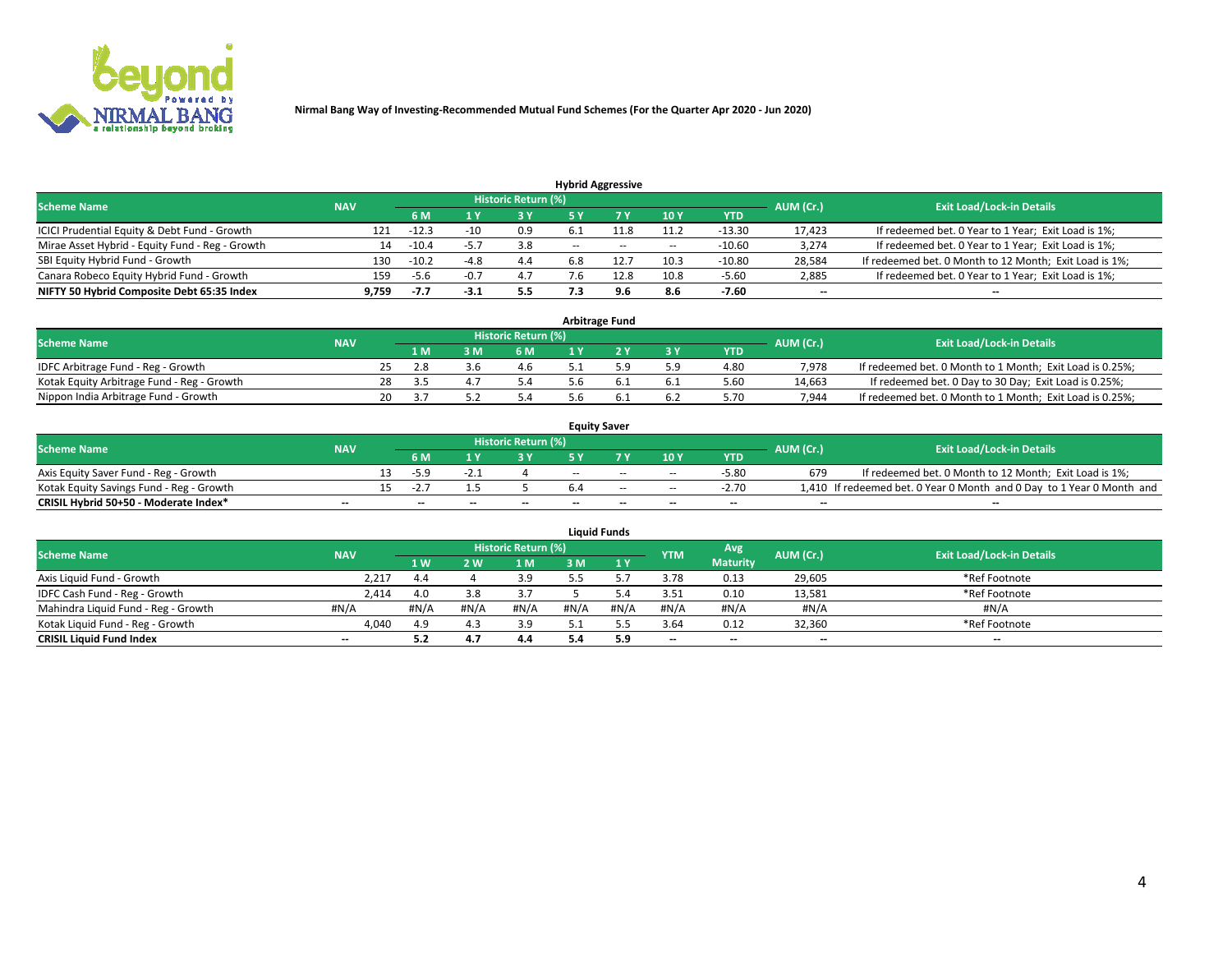

| <b>Scheme Name</b>                            | <b>NAV</b> | <b>Historic Return (%)</b> |     |     |        |        |            | Avg                      | AUM (Cr.)                | <b>Exit Load/Lock-in Details</b> |
|-----------------------------------------------|------------|----------------------------|-----|-----|--------|--------|------------|--------------------------|--------------------------|----------------------------------|
|                                               |            | '1 M                       | 3 M | 6 M |        |        | <b>YTM</b> | <b>Maturity</b>          |                          |                                  |
| IDFC Ultra Short Term Fund - Reg - Growth     |            | 8.6                        | a a | ۹.  |        | $-$    | 4.26       | 0.39                     | 5,416                    | Nil                              |
| Sundaram Ultra Short Term Fund - Reg - Growth |            |                            |     | 5.5 | $\sim$ | $\sim$ | 4.01       | 0.43                     | 306                      | Nil                              |
| L&T Ultra Short Term Fund - Growth            |            | 8.0                        |     |     |        |        | 4.38       | 0.45                     | 1.708                    | Nil                              |
| <b>NIFTY Ultra Short Duration Debt Index</b>  | 4.126      | 6.7                        |     | 6.8 |        |        | $-$        | $\overline{\phantom{a}}$ | $\overline{\phantom{a}}$ | $\overline{\phantom{a}}$         |

| <b>Money Market Fund</b>                         |            |      |                |                     |     |      |            |                 |           |                                  |  |  |
|--------------------------------------------------|------------|------|----------------|---------------------|-----|------|------------|-----------------|-----------|----------------------------------|--|--|
| <b>Scheme Name</b>                               | <b>NAV</b> |      |                | Historic Return (%) |     |      | <b>YTM</b> | <b>Avg</b>      | AUM (Cr.) | <b>Exit Load/Lock-in Details</b> |  |  |
|                                                  |            | 1 M  | ៵៳             | 6 M                 |     | -3 Y |            | <b>Maturity</b> |           |                                  |  |  |
| Aditya Birla Sun Life Money Manager Fund - Reg - | 275        | 10.7 | 11.8           | -8.4                |     | 7.9  | 4.91       | 0.70            | 8,422     | Nil                              |  |  |
| Growth                                           |            |      |                |                     |     |      |            |                 |           |                                  |  |  |
| Nippon India Money Market Fund - Growth          | 3,092      | 8.2  | Q <sub>7</sub> | 7.4                 | 7.6 |      | 4.43       | 0.47            | 4.218     | Nil                              |  |  |
| <b>CRISIL Liquid Fund Index</b>                  | $-$        | 4.4  |                | 5.4                 | 5.9 | $-$  | $-$        | $-$             | $- -$     | $- -$                            |  |  |

| <b>Short Term Fund</b>                          |            |     |      |      |                     |      |     |            |                 |           |                                  |
|-------------------------------------------------|------------|-----|------|------|---------------------|------|-----|------------|-----------------|-----------|----------------------------------|
| <b>Scheme Name</b>                              | <b>NAV</b> |     |      |      | Historic Return (%) |      |     | <b>YTM</b> | Avg             | AUM (Cr.) | <b>Exit Load/Lock-in Details</b> |
|                                                 |            |     | 1 M. | ጻ M  | 6 M                 |      | 3 Y |            | <b>Maturity</b> |           |                                  |
| Axis Short Term Fund - Growth                   |            | 23  | 18.2 | 20.1 | 11.4                | 11.8 |     | 5.95       | 2.70            | 6,005     | Nil                              |
| HDFC Short Term Debt Fund - Growth              |            | 23. | 17.3 | 18.5 | 11.2                | 10.7 |     | 7.26       | 3.47            | 10,324    | Nil                              |
| IDFC Bond Fund - Short Term Plan - Reg - Growth |            | 43  | 20.1 |      | 11.5                | 10.8 |     | 5.67       | 2.20            | 12,511    | Nil                              |
| Kotak Bond Short Term Fund - Reg - Growth       |            | 39  | 15.9 | 17.7 |                     | 10.2 |     | 6.2        | 3.10            | 10,534    | Nil                              |
| L&T Short Term Bond Fund - Reg - Growth         |            | 20  | 16.0 | 20.8 | 12.3                | 10.8 |     | 5.36       | 2.70            | 4,535     | Nil                              |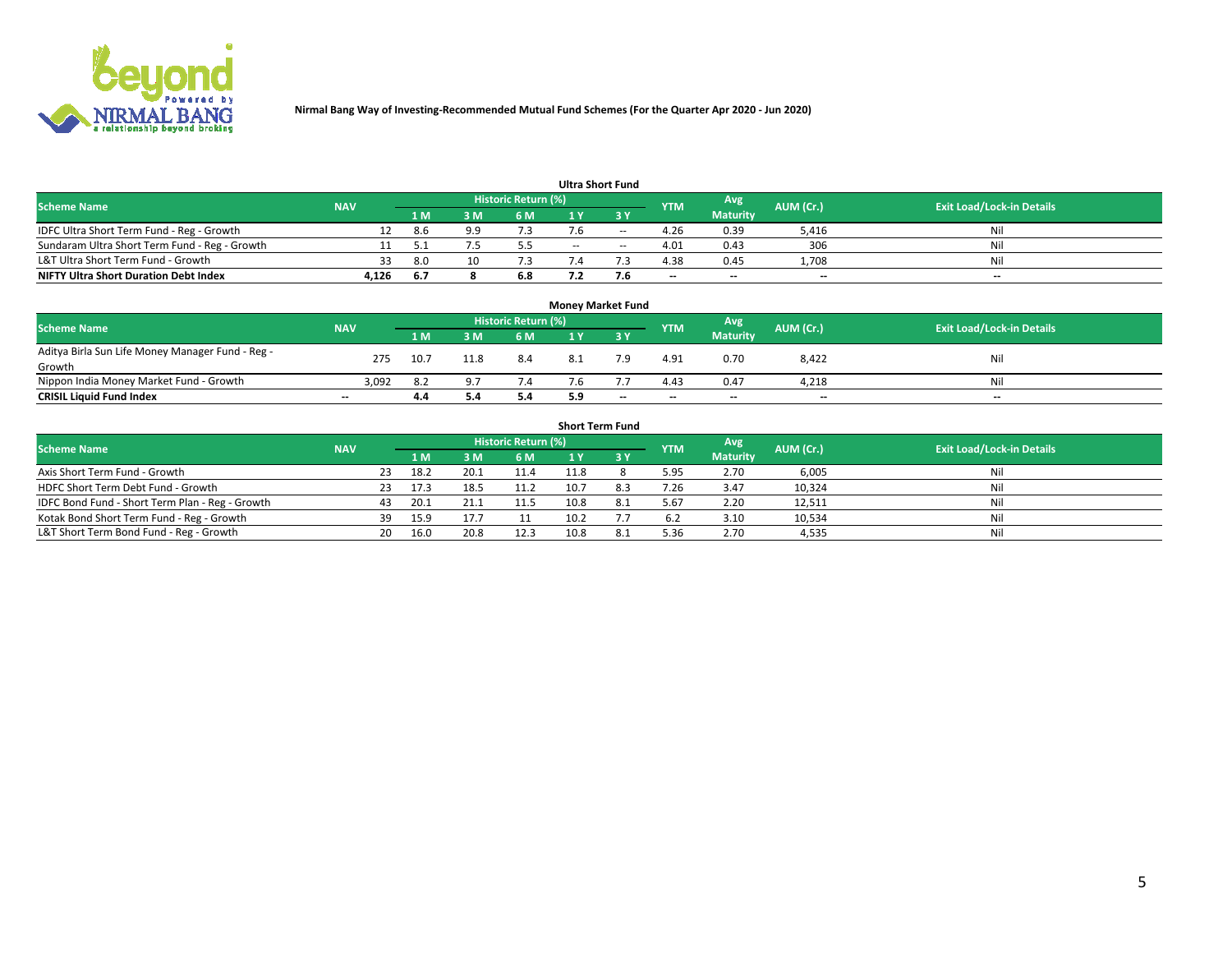

| <b>Low Duration Fund</b> |
|--------------------------|
|--------------------------|

|                                           |            |      |      |                      | __ _ _ _ _ _ _ _ _ _ _ _ _ _ _ |   |            |                 |           |                                  |
|-------------------------------------------|------------|------|------|----------------------|--------------------------------|---|------------|-----------------|-----------|----------------------------------|
| <b>Scheme Name</b>                        | <b>NAV</b> |      |      | Historic Return (%)' |                                |   | <b>YTM</b> | <b>Avg</b>      | AUM (Cr.) | <b>Exit Load/Lock-in Details</b> |
|                                           |            | 1 M  | 2M   | 6 M                  | $\overline{u}$                 | . |            | <b>Maturity</b> |           |                                  |
| Axis Treasury Advantage Fund - Growth     | 2.307      | 13.3 |      |                      |                                |   |            | 1.01            | 1.777     | Nil                              |
| Canara Robeco Savings Fund - Reg - Growth |            |      | 12.6 | 70                   |                                |   | 4.62       | 0.97            | 949       | Nil                              |
| IDFC Low Duration Fund - Reg - Growth     |            |      |      |                      |                                |   | 4.59       | 0.97            | 4.144     | Nil                              |

| <b>Banking &amp; PSU Bond Funds</b>            |            |      |      |                            |      |  |            |                 |           |                                  |  |
|------------------------------------------------|------------|------|------|----------------------------|------|--|------------|-----------------|-----------|----------------------------------|--|
| <b>Scheme Name</b>                             | <b>NAV</b> |      |      | <b>Historic Return (%)</b> |      |  | <b>YTM</b> | Avg             | AUM (Cr.) | <b>Exit Load/Lock-in Details</b> |  |
|                                                |            | 1 M  | ЗM   | 6 M                        |      |  |            | <b>Maturity</b> |           |                                  |  |
| Axis Banking & PSU Debt Fund - Growth          | 1.973      | 18.2 | 21.4 | 11.2                       |      |  | 5.58       | 2.20            | 15,317    | Nil                              |  |
| Kotak Banking and PSU Debt Fund - Reg - Growth | 48         | 15.7 |      | 11.6                       | 10.7 |  | 6.4        | 4.12            | 6.163     | Nil                              |  |
| IDFC Banking & PSU Debt Fund - Reg - Growth    | 18         | 19.5 | 24.9 | 13.3                       |      |  | 5.76       | 2.82            | 16,791    | Nil                              |  |

| <b>Corporate Bond Funds</b>                         |            |      |      |                     |    |     |            |                 |           |                                                         |  |  |
|-----------------------------------------------------|------------|------|------|---------------------|----|-----|------------|-----------------|-----------|---------------------------------------------------------|--|--|
| <b>Scheme Name</b>                                  | <b>NAV</b> |      |      | Historic Return (%) |    |     | <b>YTM</b> | Avg             | AUM (Cr.) | <b>Exit Load/Lock-in Details</b>                        |  |  |
|                                                     |            | 1 M. | 3 M  | 6 M                 |    | 3 Y |            | <b>Maturity</b> |           |                                                         |  |  |
| ICICI Prudential Corporate Bond Fund - Reg - Growth | 22.        | 19.4 | 19.1 | 11.8                |    | 8.1 | 6.35       | 3.52            | 12,707    | Nil                                                     |  |  |
| L&T Triple Ace Bond Fund - Reg - Growth             | 55.        | 18.4 | 27.1 | 17.4                |    |     | 6.71       | 7.81            | 3.706     | If redeemed bet. 0 Month to 3 Month; Exit Load is 0.5%; |  |  |
| Kotak Corporate Bond Fund - Std - Growth            | 2,764      | 17.1 | 16   | 9.7                 | o. | 8.3 | 5.75       | 1.68            | 4,359     | Nil                                                     |  |  |

|                                            |            |    |      |      |                            |     | <b>Credit Risk Fund</b> |            |                 |           |                                                                       |
|--------------------------------------------|------------|----|------|------|----------------------------|-----|-------------------------|------------|-----------------|-----------|-----------------------------------------------------------------------|
| <b>Scheme Name</b>                         | <b>NAV</b> |    |      |      | <b>Historic Return (%)</b> |     |                         | <b>YTM</b> | Avg             | AUM (Cr.) | <b>Exit Load/Lock-in Details</b>                                      |
|                                            |            |    | 1 M  | 3 M  | 6 M                        |     | 3 Y                     |            | <b>Maturity</b> |           |                                                                       |
| ICICI Prudential Credit Risk Fund - Growth |            | 22 | 12.8 |      | 7.2                        | 8.8 |                         | 9.29       | 2.53            | 6,695     | If redeemed bet. 0 Year to 1 Year; Exit Load is 1%;                   |
| Kotak Credit Risk Fund - Reg - Growth      |            | 22 | 16.3 | 6.2  | 2.6                        |     |                         | 9.95       | 2.73            |           | 2,052 If redeemed bet. 0 Year 0 Month and 0 Day to 1 Year 0 Month and |
|                                            |            |    |      |      |                            |     |                         |            |                 |           | If redeemed bet. 0 Month to 12 Month; Exit Load is 3%; If             |
| SBI Credit Risk Fund - Growth              |            | 32 | 19.3 | 10.9 | 8.1                        |     |                         | 8.77       | 2.02            | 3,949     | redeemed bet. 12 Month to 24 Month; Exit Load is 1.5%; If             |
|                                            |            |    |      |      |                            |     |                         |            |                 |           | redeemed bet. 24 Month to 36 Month; Exit Load is 0.75%;               |